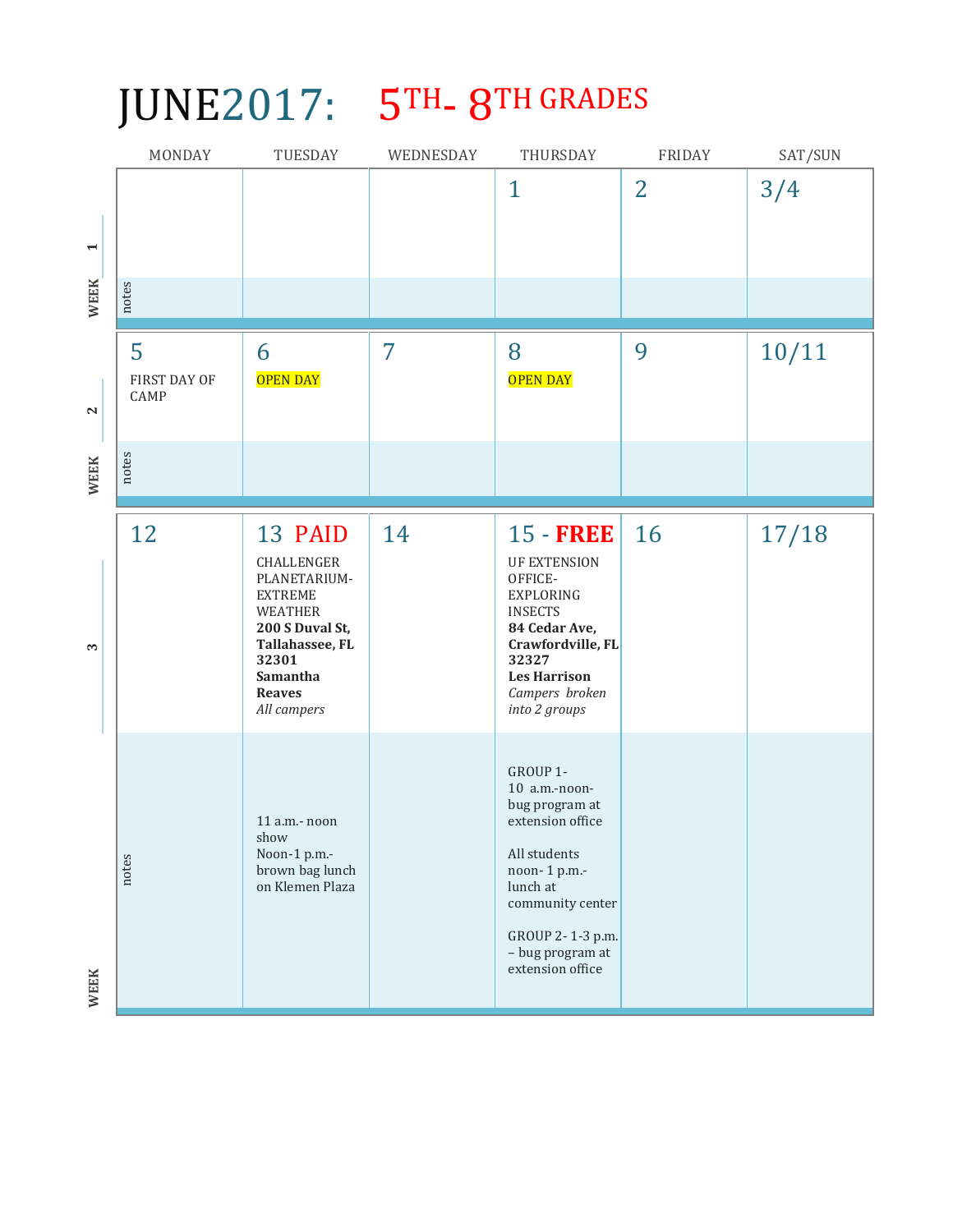|             | 19    | 20 PAID                                                                                                                                                                                                                                                                                                                                                                                                                  | 21 | 22                                                                                                                                                            | <b>23 FREE</b>                                                                                                                                                                                                                                                                                                                               | 24/25 |
|-------------|-------|--------------------------------------------------------------------------------------------------------------------------------------------------------------------------------------------------------------------------------------------------------------------------------------------------------------------------------------------------------------------------------------------------------------------------|----|---------------------------------------------------------------------------------------------------------------------------------------------------------------|----------------------------------------------------------------------------------------------------------------------------------------------------------------------------------------------------------------------------------------------------------------------------------------------------------------------------------------------|-------|
| 4           |       | <b>MISSION SAN</b><br>LUIS-JOURNEY<br>TO THE PAST<br>2100W<br>Tennessee St,<br>Tallahassee, FL<br>32304<br><b>Sarah Dennis</b><br>All campers                                                                                                                                                                                                                                                                            |    |                                                                                                                                                               | <b>ST MARKS</b><br>NATTIONAL<br>WILDLIFE<br>REFUGE-FRESH<br><b>WATER</b><br><b>ECOSYSTEM</b><br><b>EXPLORATION</b><br>1255 Lighthouse<br>Road, St. Marks,<br>FL 32355<br>Lori Nicholson<br>All campers<br>*campers need<br>clothes that can<br>get wet/muddy<br>closed toe shoes,<br>sunscreen, water,<br>bug spray and<br>change of clothes |       |
| <b>WEEK</b> | notes | $10$ a.m.-noon-<br>Journey to the<br>past tour<br>Noon-1 p.m.-<br>brown bag lunch<br>on site                                                                                                                                                                                                                                                                                                                             |    |                                                                                                                                                               | 10 a.m.- arrive at<br>visitor's center<br>10:30-noon-fresh<br>water ecosystem<br>exploration<br>Noon-1 p.m.-<br>brown bag lunch<br>on site                                                                                                                                                                                                   |       |
|             | 26    | 27 FREE                                                                                                                                                                                                                                                                                                                                                                                                                  | 28 | 29 FREE                                                                                                                                                       | 30                                                                                                                                                                                                                                                                                                                                           |       |
| r.          |       | Apalachicola<br>National Estuarine<br>Research Reserve<br>Nature Center-ST<br>GEORGE ISLAND<br>STATE PARK -<br>OYSTER/WATER<br><b>QUALITY AND</b><br><b>SEINE NETTING</b><br><b>1900 E Gulf</b><br>Beach Dr, St<br>George Island, FL<br>32328<br><b>Lisa Bailey</b><br>All campers<br>*campers need<br>clothes that can<br>get wet/muddy<br>closed toe shoes,<br>sunscreen, water,<br>bug spray and<br>change of clothes |    | <b>SAN MARCOS DE</b><br>APALACHE<br>HISTORIC STATE<br><b>PARK-148 Old</b><br><b>Fort Road</b><br>St. Marks, FL<br>32355<br><b>Bonnie Allen</b><br>All campers |                                                                                                                                                                                                                                                                                                                                              |       |